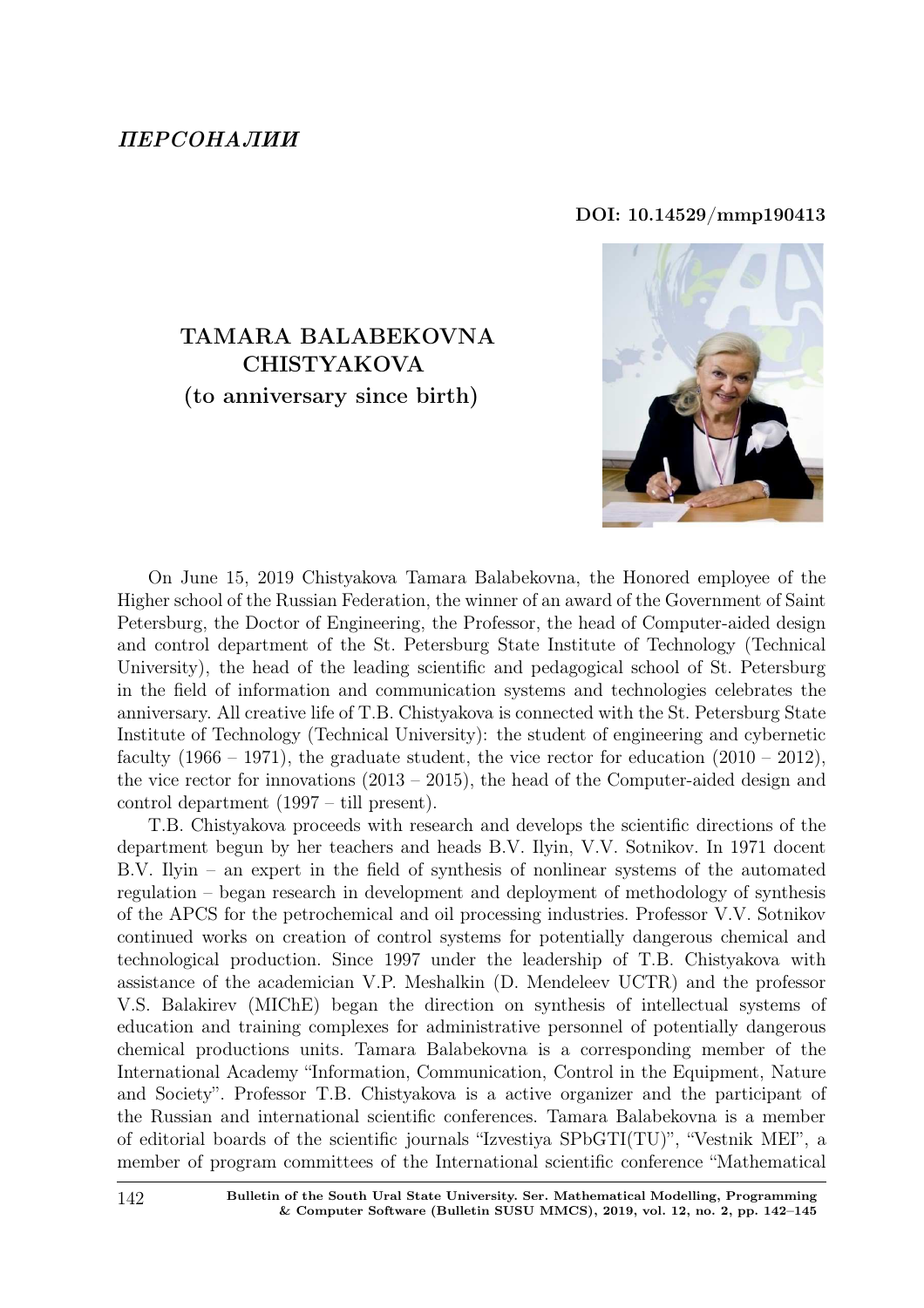Methods in the Equipment and Technologies", the International scientific conference on control in technical systems, the International conference on soft computing and measurements.

Tamara Balabekovna does active social work, since 2004 she heads a public association named the Professorial Assembly of St. Petersburg and since 2016 she is the vice-chairman of regional office of the Professorial Assembly of Russia. Tamara Balabekovna examines scientific works in the field of information technologies for industrial systems, being the expert of VAK, RAS, the UMNIK program. As a member of the Federal EMA on EGDS "Informatics and Computer Facilities", Tamara Balabekovna devotes a lot of time to educational and methodical work. Under her management a multilevel training of bachelors, masters in the "Informatics and Computer Facilities" direction has been started in the St. Petersburg State Institute of Technology (Technical University) since 2000 and in the "Applied Informatics" direction – since 2013. Annually the department provides education for 50–60 specialists of all levels of training (bachelors, masters, graduate students).

Tamara Balabekovna successfully directs the international projects on development and deployment of mathematical models, program complexes, control systems of products quality of hi-tech metallurgical and polymeric productions. Since 2000 Tamara Balabekovna has been directing the program of the international cooperation on the program of the German Academic Exchange Service (DAAD) in the field of software computing for the systems of automation and control of highly effective technology objects with the Ruhr University of Bochum. About 70 students and graduate students of faculty of Information technology and control took part in the scholarship program. Since 2010 Tamara Balabekovna has headed research with the Fund for Infrastructure and Educational Programs of RUSNANO for development and deployment of educational programs for production personnel of productions of nanostructured substances and materials. The scientific activity of T.B. Chistyakova is connected with development and deployment of mathematical models, program complexes, systems of training, control and design for hi-tech industrial productions of: petrochemistry and oil processing, synthetic rubbers, catalysts, metallurgical industry, medicines, polymeric industry, etc.

The main scientific directions of T.B. Chistyakova are connected with the development of:

- intellectual control systems of metallurgical and coke-chemical productions taking into account a life cycle of products [1–4];
- flexible automated productions, control and research systems of substances of medicines and antibiotics [5–8];
- information technologies of synthesis of computer simulators for specialists of an engineering profile [9];
- mathematical methods and technologies of the competence-based focused training  $[10, 11];$
- mathematical models and program complexes for quality control of industrial products [12–18];
- modern methods and technologies of industrial productions design  $(19–21)$ ;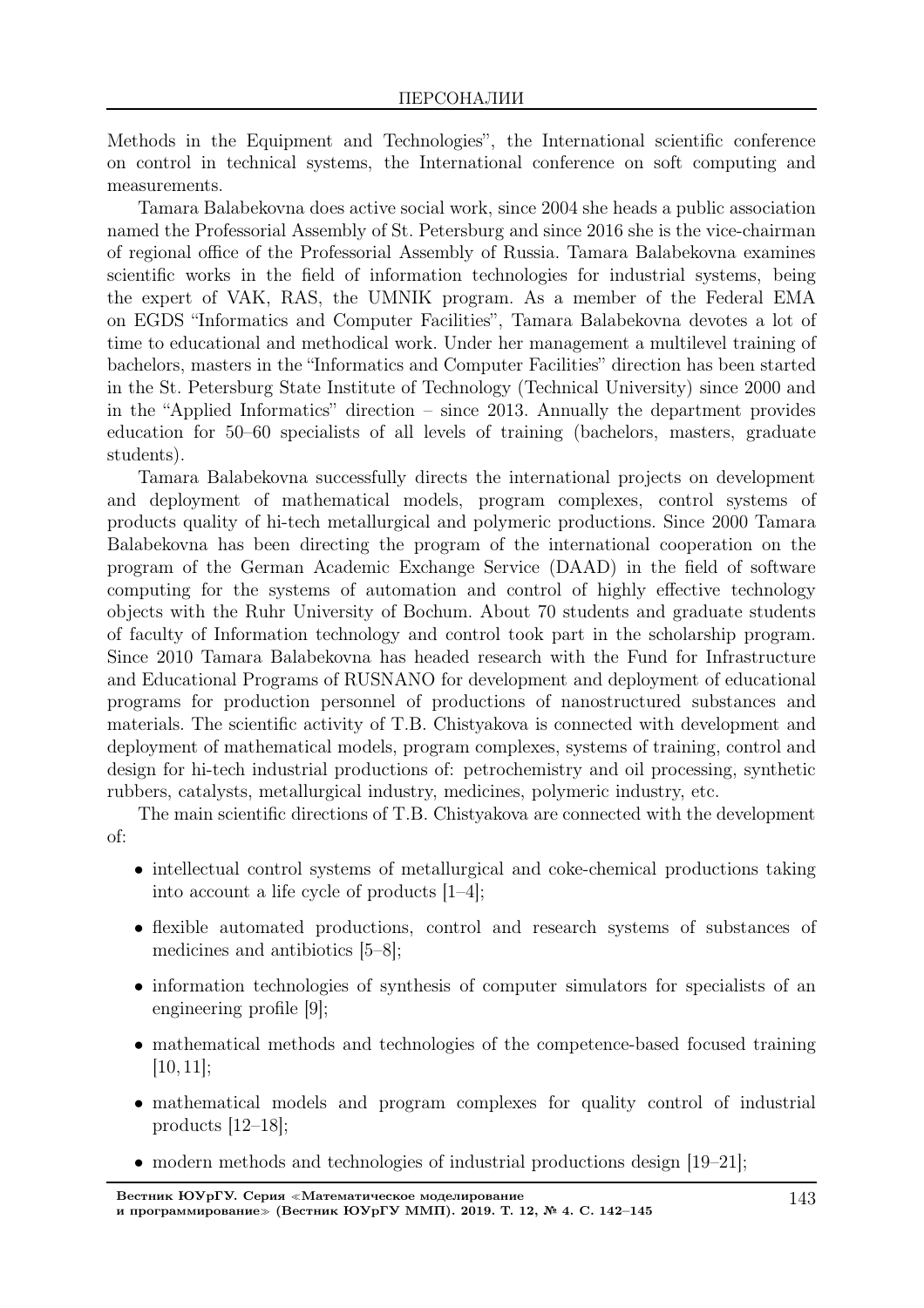• modern technologies and methods of planning and control of the innovation productions on the basis of the analysis of big industrial data [22–25].

Results of scientific activity of Tamara Balabekovna are having trained of 22 Ph.D. in Technical Sciences, Doctor of Engineering, about 150 articles in scientific journals, 5 monographs, 10 international patents, 80 certificates of Rospatent on program complexes. Now she is a scientific consultant of 3 doctoral dissertations.

### A.A. Bolshakov, V.A. Kholodnov, V.P. Meshalkin, A.A. Musaev, I.V. Novozhilova, A.N. Polosin, L.A. Rusinov

## Main Publications

- 1. Chistyakov A.N., Chistyakova T.B., Boykova O.G. [Integrated Intelligent Structures for Controlling the Process of Coking]. Coke and Chemistry, 1998, no. 8, pp. 18–22. (in Russian)
- 2. Chistyakova T.B., Boykova O.G., Blokhina O.F. [On Decrease in Ecological Hazard of Process of Coking]. Coke and Chemistry, 2002, no. 6, pp. 25–28. (in Russian)
- 3. Chistyakova T.B., Boykova O.G., Babina E.V. [Simulation in a Training System for Coke-Oven Thermal Behavior Control]. Avtomatizatsiya v promyshlennosti, 2006, no. 7, pp. 57–62. (in Russian)
- 4. Chistyakova T.B., Kudlay V.A., Novozhilova I.V., Suvorov S.A., Kozlov V.V. [Decision Support System for Service of Refractory Lining of Steelmaking Converter]. Bulletin of the Saint Petersburg State Institute of Technology (Technical University), 2016, no. 37, pp. 60–66. (in Russian)
- 5. Ostrovskiy V.A., Get'man M.A., Malin A.A., Shcherbinin M.B., Ostrovskiy Yu.V., Chistyakova T.B. [Experience in Creation of Flexible Computer-Aided Production of Substances of Pharmaceutical Preparations with Correspondence to GMP Standards]. Industry and Chemistry, 2003, vol. 80, no. 1, pp. 4–18. (in Russian)
- 6. Ostrovskiy Yu.V., Chistyakova T.B., Malin A.A. [System for Controlling the Production of Substances of Medical Preparations with Variable Technology]. Industry and Chemistry, 2003, vol. 80, no. 5, pp. 38–43. (in Russian)
- 7. Belakhov V.V., Kolodyaznaya V.A., Garabadzhiu A.V., Chistyakova T.B., Smirnov I.A. Application of the Todd–Atherton Synthetic Approach for Chemical Modification of Tetraene Macrolide Antibiotic Lucensomycin. Russian Journal of General Chemistry, 2016, vol. 86, no. 3, pp. 570–578.
- 8. Chistyakova T.B., Makaruk R.V., Musayev E.E., Belakhov V.V. Computer-Aided Solution for Intellectual Analysis and Judicious Selection of Medically Advanced Antifungals Synthesis Conditions. Proceedings of 2017 XX IEEE International Conference on Soft Computing and Measurements, 2017, pp. 516–518.
- 9. Chistyakova T.B., Novozhilova I.V. Intelligence Computer Simulators for Elearning of Specialists of Innovative Industrial Enterprises. Proceedings of the XIX International Conference on Soft Computing and Measurements, 2016, pp. 329–332.
- 10. Veshneva I., Singatulin R., Bolshakov A., Chistyakova T., Melnikov L. Model of Formation of the Feedback Channel within Ergatic Systems for Monitoring of Quality of Processes of Formation of Personnel Competences. International Journal for Quality Research, 2015, vol. 9, no. 3, pp. 495–512.